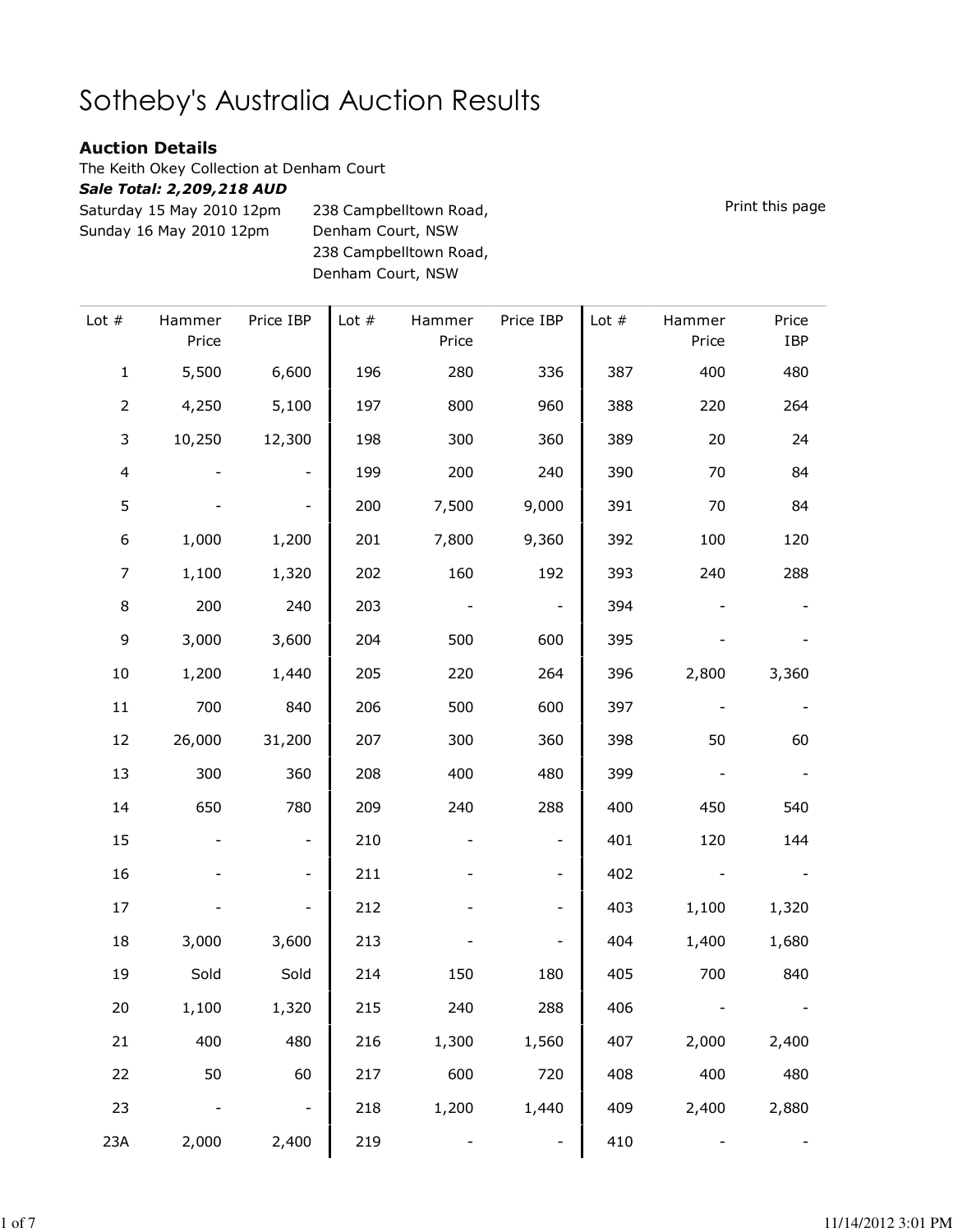| 24  | 7,750          | 9,300                    | 220 | 55,000 | 66,000                   | 411  |        |        |  |
|-----|----------------|--------------------------|-----|--------|--------------------------|------|--------|--------|--|
| 25  | 20,000         | 24,000                   | 221 |        | $\sim$ $-$               | 412  | 3,000  | 3,600  |  |
| 26  | 22,000         | 26,400                   | 222 | 1,700  | 2,040                    | 413  | 2,400  | 2,880  |  |
| 27  | Sold           | Sold                     | 223 | 1,200  | 1,440                    | 413A | 160    | 192    |  |
| 28  | 4,200          | 5,040                    | 224 |        | $\sim$ $-$               | 414  | 3,800  | 4,560  |  |
| 29  | 5,000          | 6,000                    | 225 | 2,000  | 2,400                    | 415  | 4,800  | 5,760  |  |
| 30  | Sold           | Sold                     | 226 | 1,800  | 2,160                    | 416  | 1,600  | 1,920  |  |
| 31  | 7,000          | 8,400                    | 227 |        | $\sim$ $-$               | 417  | 2,800  | 3,360  |  |
| 32  | 20,000         | 24,000                   | 228 | 700    | 840                      | 418  | 2,800  | 3,360  |  |
| 33  | 3,800          | 4,560                    | 229 | 4,000  | 4,800                    | 419  | 78,000 | 93,600 |  |
| 34  | 2,000          | 2,400                    | 230 | 120    | 144                      | 420  | 19,000 | 22,800 |  |
| 35  | 1,600          | 1,920                    | 231 | 500    | 600                      | 421  | 4,000  | 4,800  |  |
| 36  | 900            | 1,080                    | 232 | 550    | 660                      | 422  | 1,900  | 2,280  |  |
| 37  | $\blacksquare$ | $\overline{\phantom{a}}$ | 233 |        | $\overline{\phantom{a}}$ | 423  | 1,500  | 1,800  |  |
| 38  | 18,000         | 21,600                   | 234 |        | $\overline{\phantom{a}}$ | 424  | 600    | 720    |  |
| 39  | 84,000         | 100,800                  | 235 | 2,400  | 2,880                    | 425  | 1,700  | 2,040  |  |
| 40  | 17,500         | 21,000                   | 236 |        | $\overline{\phantom{a}}$ | 426  |        |        |  |
| 41  | 120            | 144                      | 237 | 3,600  | 4,320                    | 427  | 600    | 720    |  |
| 42  | 125            | 150                      | 238 | 1,100  | 1,320                    | 428  | 6,500  | 7,800  |  |
| 43  | 320            | 384                      | 239 |        | $\overline{\phantom{a}}$ | 429  | 22,000 | 26,400 |  |
| 44  | 50             | 60                       | 240 |        |                          | 430  | 1,000  | 1,200  |  |
| 45  | 425            | 510                      | 241 |        |                          | 431  | 220    | 264    |  |
| 46  |                | $\overline{\phantom{0}}$ | 242 | 280    | 336                      | 432  |        |        |  |
| 47  |                | -                        | 243 | 380    | 456                      | 433  | 800    | 960    |  |
| 48  |                |                          | 244 | 3,200  | 3,840                    | 434  | 550    | 660    |  |
| 49  |                |                          | 245 | 450    | 540                      | 435  | 1,800  | 2,160  |  |
| 50  | 350            | 420                      | 246 |        | $\blacksquare$           | 436  | 17,000 | 20,400 |  |
| 51  | 5,250          | 6,300                    | 247 | 200    | 240                      | 437  | 1,600  | 1,920  |  |
| 51A | 550            | 660                      | 248 | 550    | 660                      | 438  | 4,000  | 4,800  |  |
| 52  |                | $\overline{\phantom{a}}$ | 249 | 2,600  | 3,120                    | 439  | 2,200  | 2,640  |  |
| 53  | 27,000         | 32,400                   | 250 | 1,600  | 1,920                    | 440  | 3,200  | 3,840  |  |
| 54  | 5,750          | 6,900                    | 251 | 8,000  | 9,600                    | 441  | 300    | 360    |  |
| 55  | 650            | 780                      | 252 |        |                          | 442  | 1,000  | 1,200  |  |
|     |                |                          |     |        |                          |      |        |        |  |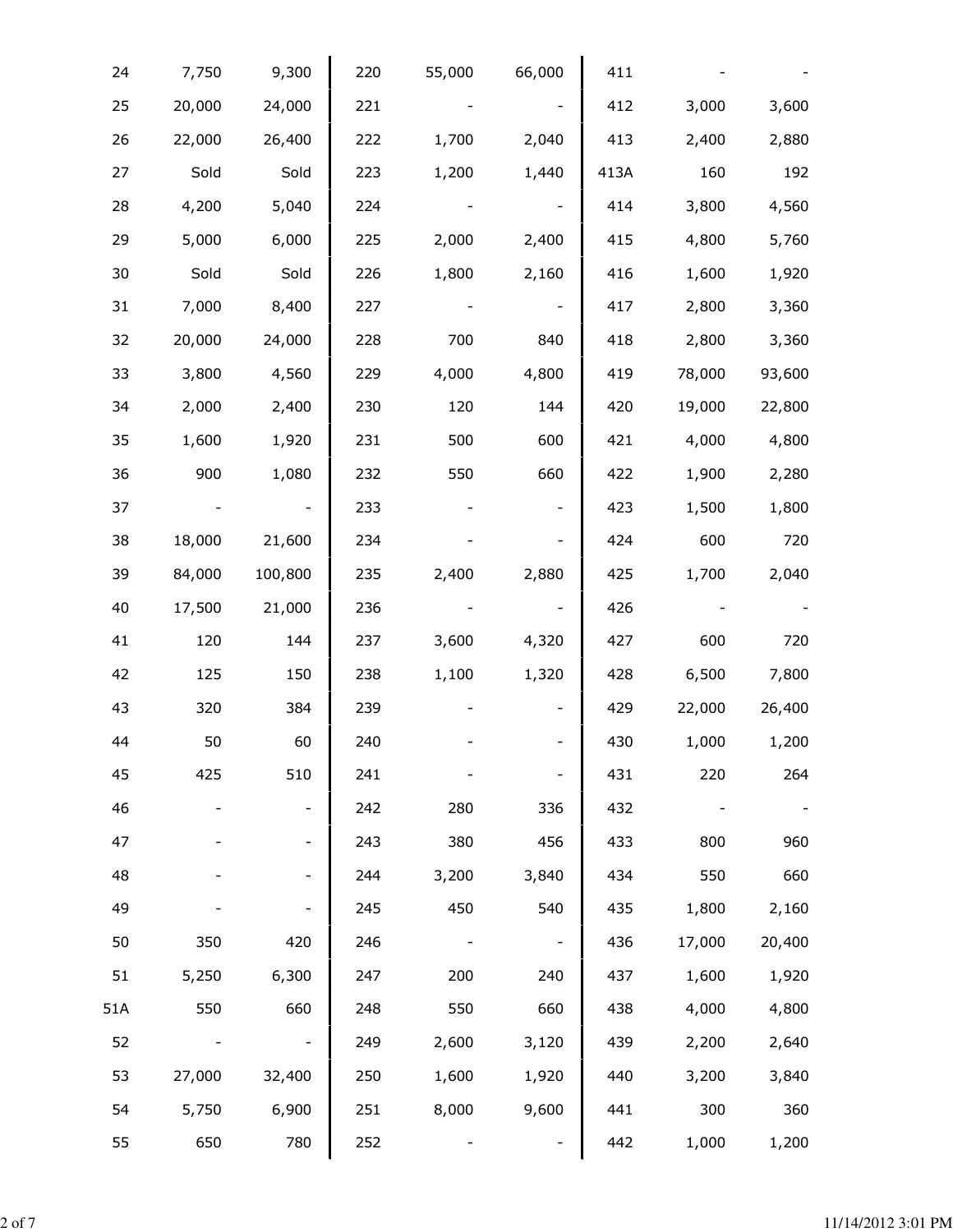|        |       | 443  | 480                      | 400    | 253 | 2,280                    | 1,900  | 56  |
|--------|-------|------|--------------------------|--------|-----|--------------------------|--------|-----|
| 840    | 700   | 444  | $\blacksquare$           |        | 254 | 13,200                   | 11,000 | 57  |
| 2,640  | 2,200 | 445  | 300                      | 250    | 255 | 4,560                    | 3,800  | 58  |
| 216    | 180   | 446  | 480                      | 400    | 256 | 19,200                   | 16,000 | 59  |
| 960    | 800   | 447  | 1,680                    | 1,400  | 257 | 2,880                    | 2,400  | 60  |
| 264    | 220   | 448  | 780                      | 650    | 258 | 2,160                    | 1,800  | 61  |
| 168    | 140   | 449  | 720                      | 600    | 259 | 3,360                    | 2,800  | 62  |
| 5,400  | 4,500 | 450  | 300                      | 250    | 260 | 4,500                    | 3,750  | 63  |
| 1,200  | 1,000 | 451  | 960                      | 800    | 261 | 2,040                    | 1,700  | 64  |
| 4,080  | 3,400 | 452  | 240                      | 200    | 262 | 60                       | 50     | 64A |
| 420    | 350   | 453  | 1,440                    | 1,200  | 263 | 510                      | 425    | 65  |
| 5,400  | 4,500 | 454  | 240                      | 200    | 264 |                          |        | 66  |
| 1,320  | 1,100 | 455  | 1,560                    | 1,300  | 265 |                          |        | 67  |
|        |       | 456  | 480                      | 400    | 266 |                          |        | 68  |
| 120    | 100   | 457  | 810                      | 675    | 267 |                          |        | 69  |
| 600    | 500   | 458  | 300                      | 250    | 268 |                          |        | 70  |
| 312    | 260   | 459  | 720                      | 600    | 269 |                          |        | 71  |
| 1,920  | 1,600 | 460  | 840                      | 700    | 270 |                          |        | 72  |
| 420    | 350   | 461  | $\overline{\phantom{a}}$ |        | 271 |                          |        | 73  |
| 1,680  | 1,400 | 462  | 420                      | 350    | 272 |                          |        | 74  |
|        |       | 463  | 120                      | 100    | 273 | 144                      | 120    | 75  |
| 10,800 | 9,000 | 464  | 960                      | 800    | 274 |                          |        | 76  |
| 2,160  | 1,800 | 465  | 180                      | 150    | 275 | $\overline{\phantom{a}}$ |        | 77  |
| 6,000  | 5,000 | 466  | 720                      | 600    | 276 |                          |        | 78  |
| 2,640  | 2,200 | 467  | 420                      | 350    | 277 | 156                      | 130    | 79  |
|        |       | 468  | 120                      | 100    | 278 |                          |        | 80  |
| 60     | 50    | 469  | 180                      | 150    | 279 |                          |        | 81  |
|        |       | 470  | $\overline{\phantom{a}}$ |        | 280 |                          |        | 82  |
| 108    | 90    | 471  | 25,200                   | 21,000 | 281 | 420                      | 350    | 83  |
| 120    | 100   | 472  |                          |        | 282 | 6,900                    | 5,750  | 84  |
| 120    | 100   | 473  | 19,200                   | 16,000 | 283 | 360                      | 300    | 86  |
|        |       | 473A | 7,800                    | 6,500  | 284 | 31,800                   | 26,500 | 87  |
| 240    | 200   | 474  | 30,000                   | 25,000 | 285 | 108,000                  | 90,000 | 88  |
|        |       |      |                          |        |     |                          |        |     |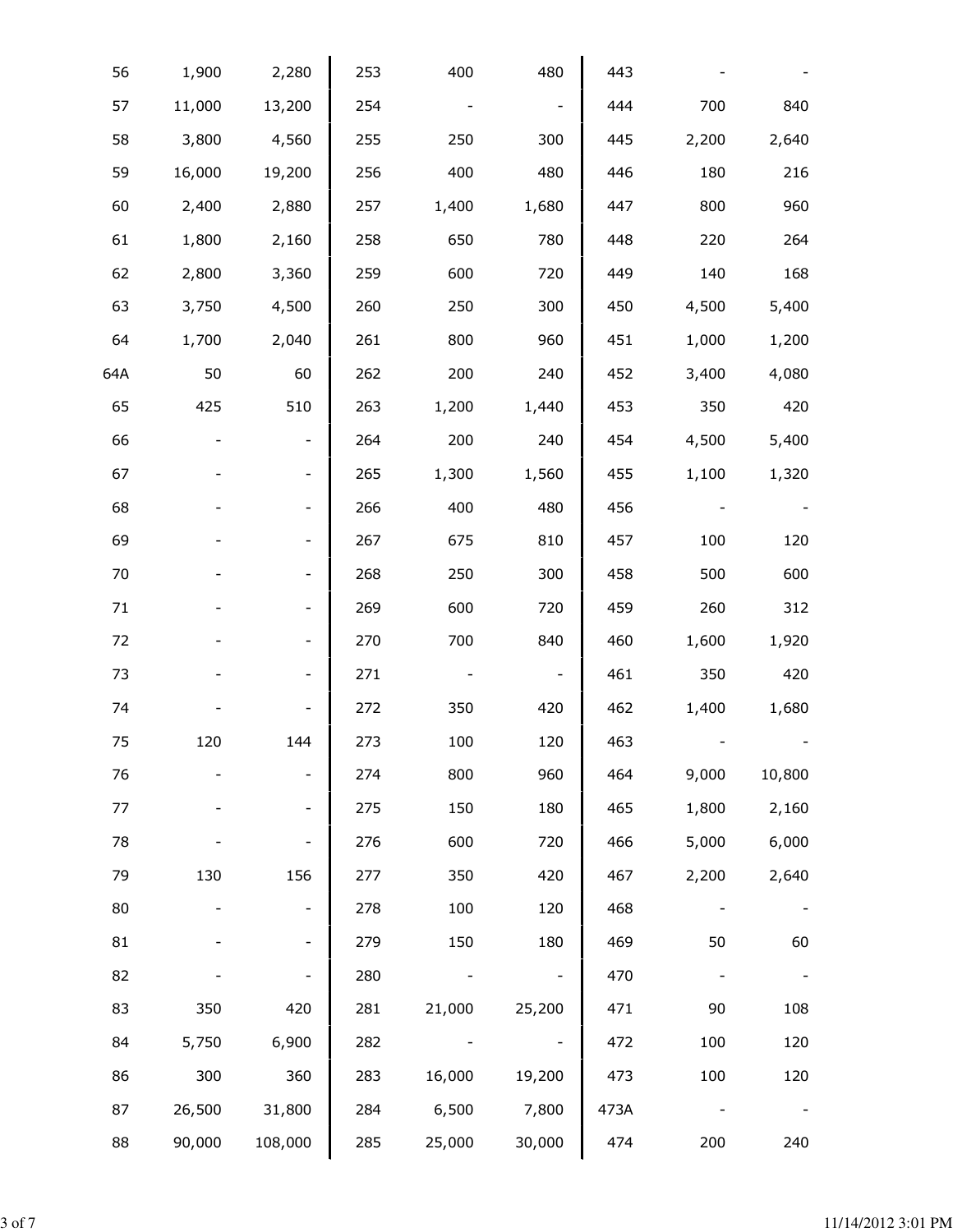| 1,100<br>9,000<br>700<br>1,900<br>10,000 | 1,320<br>10,800<br>840 | 286<br>287<br>288<br>289 | 1,900<br>450<br>200<br>650 | 2,280<br>540<br>240 | 475<br>476<br>477 | 325    | 390    |
|------------------------------------------|------------------------|--------------------------|----------------------------|---------------------|-------------------|--------|--------|
|                                          |                        |                          |                            |                     |                   |        |        |
|                                          |                        |                          |                            |                     |                   |        |        |
|                                          |                        |                          |                            |                     |                   | 450    | 540    |
|                                          |                        |                          |                            | 780                 | 478               | 300    | 360    |
|                                          |                        | 290                      |                            |                     | 479               |        |        |
|                                          |                        | 291                      |                            |                     | 480               | 140    | 168    |
|                                          | 12,000                 | 291A                     | 80                         | 96                  | 481               | 8,500  | 10,200 |
| 1,700                                    | 2,040                  | 292                      |                            |                     | 482               |        |        |
| 2,400                                    | 2,880                  | 294                      |                            |                     | 483               |        |        |
| 950                                      | 1,140                  | 295                      | 150                        | 180                 | 484               | 5,250  | 6,300  |
| 1,100                                    | 1,320                  | 296                      | Sold                       | Sold                | 485               |        |        |
| 7,000                                    | 8,400                  | 297                      | 3,250                      | 3,900               | 486               | 1,000  | 1,200  |
| 1,400                                    | 1,680                  | 298                      | 3,800                      | 4,560               | 487               | 4,400  | 5,280  |
| 3,000                                    | 3,600                  | 299                      | 700                        | 840                 | 489               | 4,500  | 5,400  |
| 3,000                                    | 3,600                  | 300                      | 3,000                      | 3,600               | 490               | 22,000 | 26,400 |
| 7,000                                    | 8,400                  | 301                      | 200                        | 240                 | 491               | 550    | 660    |
| 800                                      | 960                    | 302                      | 2,400                      | 2,880               | 492               | 500    | 600    |
| 400                                      | 480                    | 303                      | 5,200                      | 6,240               | 493               | 300    | 360    |
| 6,750                                    | 8,100                  | 304                      | 1,400                      | 1,680               | 494               | 300    | 360    |
| 125                                      | 150                    | 305                      | 2,200                      | 2,640               | 495               | 450    | 540    |
|                                          |                        | 306                      | 200                        | 240                 | 496               |        |        |
|                                          |                        | 307                      | 450                        | 540                 | 497               |        |        |
| 600                                      | 720                    | 308                      | 1,000                      | 1,200               | 498               | 2,200  | 2,640  |
| 5,000                                    | 6,000                  | 309                      | 40,000                     | 48,000              | 499               | Sold   | Sold   |
| 7,500                                    | 9,000                  | 310                      | 2,000                      | 2,400               | 500               | 5,800  | 6,960  |
| 1,600                                    | 1,920                  | 311                      |                            |                     | 501               |        |        |
| 4,000                                    | 4,800                  | 312                      | 4,200                      | 5,040               | 502               | 600    | 720    |
| 360                                      | 432                    | 313                      |                            |                     | 503               | 500    | 600    |
| 275                                      | 330                    | 314                      | 3,000                      | 3,600               | 504               |        |        |
| 2,000                                    | 2,400                  | 315                      | 1,100                      | 1,320               | 505               | 750    | 900    |
| 200                                      | 240                    | 316                      | 300                        | 360                 | 506               | 550    | 660    |
| 1,900                                    | 2,280                  | 317                      | 1,800                      | 2,160               | 507               | 40,000 | 48,000 |
| 7,000                                    | 8,400                  | 318                      | 1,100                      | 1,320               | 508               | 1,200  | 1,440  |
|                                          |                        | 2,280                    |                            |                     |                   |        |        |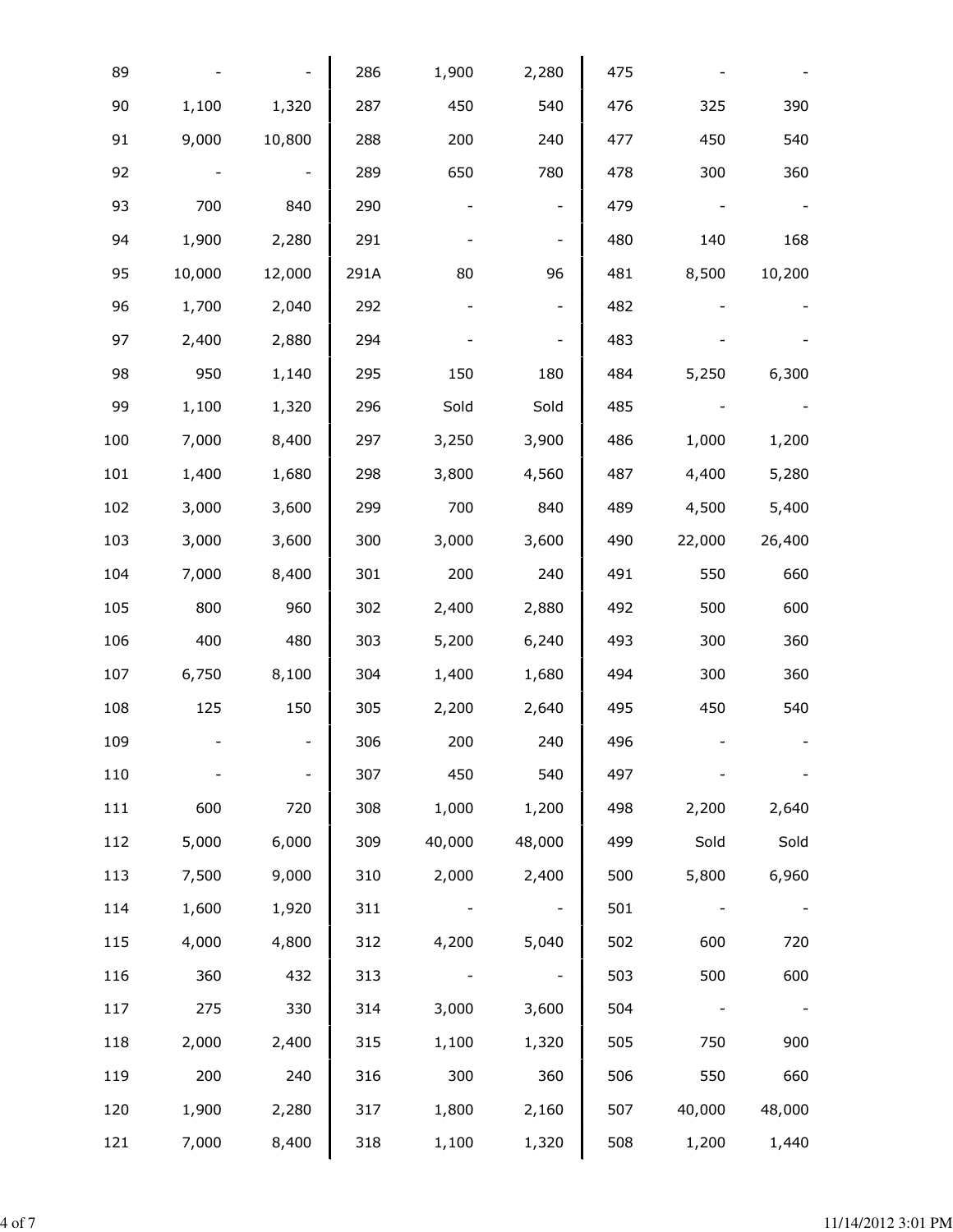| 122  | 4,000  | 4,800                    | 319  | 1,700   | 2,040                    | 509  | 1,600 | 1,920 |
|------|--------|--------------------------|------|---------|--------------------------|------|-------|-------|
| 123  | 6,500  | 7,800                    | 320  | 150     | 180                      | 510  | 1,300 | 1,560 |
| 123A | 500    | 600                      | 321  | 170,000 | 204,000                  | 511  | 1,500 | 1,800 |
| 124  | 1,800  | 2,160                    | 322  | 6,400   | 7,680                    | 512  |       |       |
| 125  | 5,200  | 6,240                    | 323  | 19,000  | 22,800                   | 513  | 250   | 300   |
| 126  | 300    | 360                      | 324  | 350     | 420                      | 514  | 3,200 | 3,840 |
| 127  | 3,200  | 3,840                    | 325  | 3,800   | 4,560                    | 515  |       |       |
| 128  | 3,000  | 3,600                    | 326  |         | $\overline{\phantom{a}}$ | 516  | 8,000 | 9,600 |
| 129  | 3,400  | 4,080                    | 327  | Sold    | Sold                     | 517  | 8,000 | 9,600 |
| 130  | 3,500  | 4,200                    | 327A | 550     | 660                      | 518  | 2,800 | 3,360 |
| 131  | 3,000  | 3,600                    | 328  | 2,700   | 3,240                    | 519  |       |       |
| 132  | 1,500  | 1,800                    | 329  | 850     | 1,020                    | 520  |       |       |
| 133  | 6,000  | 7,200                    | 330  | 70,000  | 84,000                   | 521  |       |       |
| 134  | 65,000 | 78,000                   | 331  | 8,500   | 10,200                   | 522  |       |       |
| 135  |        | $\overline{\phantom{0}}$ | 332  | 5,000   | 6,000                    | 523  | 300   | 360   |
| 136  |        | $\overline{\phantom{a}}$ | 332A |         | $\overline{\phantom{a}}$ | 524  |       |       |
| 137  | 1,800  | 2,160                    | 333  | 1,000   | 1,200                    | 525  | 300   | 360   |
| 138  | 3,800  | 4,560                    | 334  | 1,200   | 1,440                    | 526  | 400   | 480   |
| 139  | 750    | 900                      | 335  | 30      | 36                       | 527  | 640   | 768   |
| 140  | 4,000  | 4,800                    | 336  | 50      | 60                       | 528  |       |       |
| 141  |        |                          | 337  | 250     | 300                      | 529  |       |       |
| 142  | 1,800  | 2,160                    | 338  |         |                          | 530  |       |       |
| 143  |        | $\overline{\phantom{a}}$ | 339  | 100     | 120                      | 531  | 1,000 | 1,200 |
| 144  | 1,600  | 1,920                    | 340  | 100     | 120                      | 532  | 4,750 | 5,700 |
| 145  | 3,100  | 3,720                    | 341  | 600     | 720                      | 533  | 1,800 | 2,160 |
| 146  | 650    | 780                      | 342  | 950     | 1,140                    | 534  | 2,000 | 2,400 |
| 147  |        | $\blacksquare$           | 343  | 850     | 1,020                    | 535  |       |       |
| 148  | 800    | 960                      | 344  | 200     | 240                      | 535A | 800   | 960   |
| 149  | 160    | 192                      | 345  |         | $\overline{\phantom{a}}$ | 535A | 800   | 960   |
| 150  | 900    | 1,080                    | 346  | 300     | 360                      | 536  | 560   | 672   |
| 151  |        | $\overline{\phantom{0}}$ | 347  | 900     | 1,080                    | 537  |       |       |
| 152  |        | $\overline{\phantom{0}}$ | 348  | 6,800   | 8,160                    | 538  |       |       |
| 153  | 800    | 960                      | 349  | 1,600   | 1,920                    | 538A | 1,100 | 1,320 |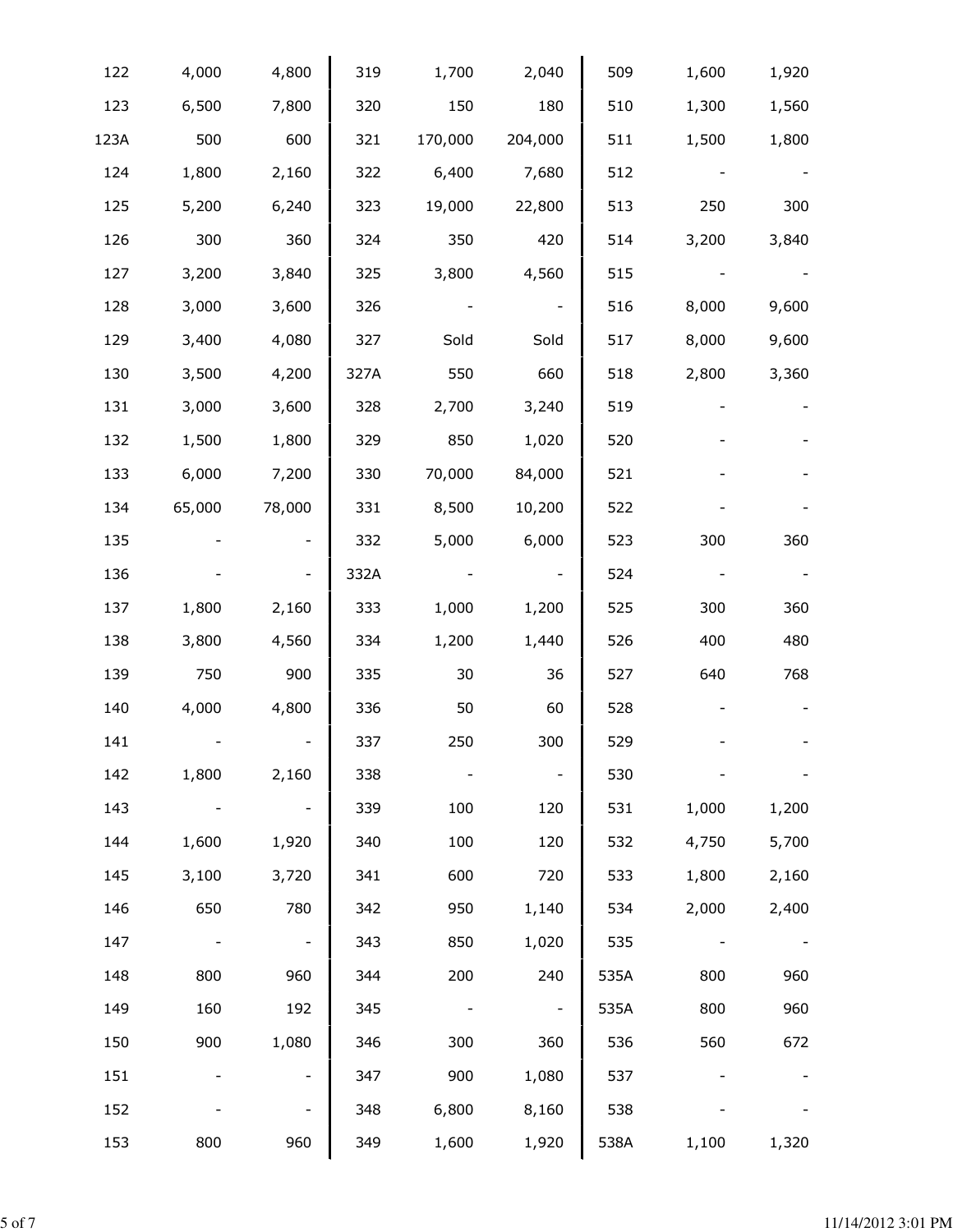| 154 | 550    | 660    | 350  | 1,600  | 1,920                    | 538A | 1,100                        | 1,320 |
|-----|--------|--------|------|--------|--------------------------|------|------------------------------|-------|
| 155 |        |        | 351  | 350    | 420                      | 539  | 700                          | 840   |
| 156 | 2,200  | 2,640  | 352  |        |                          | 540  | 1,200                        | 1,440 |
| 157 |        |        | 352A | 2,600  | 3,120                    | 541  | 1,600                        | 1,920 |
| 158 | 340    | 408    | 353  | 18,000 | 21,600                   | 541A | 40                           | 48    |
| 159 | 10,000 | 12,000 | 353A | 80     | 96                       | 541A | 40                           | 48    |
| 160 |        |        | 354  | 700    | 840                      | 542  | 650                          | 780   |
| 161 | 440    | 528    | 354A | 80     | 96                       | 543  |                              |       |
| 162 |        |        | 355  |        | $\overline{\phantom{a}}$ | 544  |                              |       |
| 163 | 24,000 | 28,800 | 356  | 1,600  | 1,920                    | 545  | 400                          | 480   |
| 164 | 300    | 360    | 357  | 3,200  | 3,840                    | 546  | 60                           | 72    |
| 165 | 12,000 | 14,400 | 358  | 1,100  | 1,320                    | 547  |                              |       |
| 166 | 1,800  | 2,160  | 359  | Sold   | Sold                     | 548  | 400                          | 480   |
| 167 | 1,400  | 1,680  | 360  | Sold   | Sold                     | 549  |                              |       |
| 168 | 600    | 720    | 361  |        | $\overline{\phantom{a}}$ | 550  |                              |       |
| 169 | 600    | 720    | 362  | 1,000  | 1,200                    | 551  |                              |       |
| 170 | 7,500  | 9,000  | 363  | 600    | 720                      | 552  | 50                           | 60    |
| 171 | 1,400  | 1,680  | 364  | 2,200  | 2,640                    | 600  | 100                          | 120   |
| 172 | 3,400  | 4,080  | 364A | 130    | 156                      | 601  | 300                          | 360   |
| 173 | 1,400  | 1,680  | 364B | 400    | 480                      | 602  | 75                           | 90    |
| 174 |        |        | 365  | 4,500  | 5,400                    | 603  |                              |       |
| 175 | 3,000  | 3,600  | 366  | 900    | 1,080                    | 604  | 350                          | 420   |
| 176 | 420    | 504    | 367  | 3,000  | 3,600                    | 605  | 125                          | 150   |
| 177 | 1,100  | 1,320  | 368  | Sold   | Sold                     | 606  | 150                          | 180   |
| 178 | 350    | 420    | 369  | 7,500  | 9,000                    | 607  |                              |       |
| 179 | 300    | 360    | 370  | 4,000  | 4,800                    | 608  | 75                           | 90    |
| 180 | 250    | 300    | 371  | 250    | 300                      | 609  |                              |       |
| 181 | 3,000  | 3,600  | 372  |        | $\overline{\phantom{a}}$ | 610  | 75                           | 90    |
| 182 | 3,600  | 4,320  | 373  | 600    | 720                      | 611  | 125                          | 150   |
| 183 | 180    | 216    | 374  | 400    | 480                      | 612  | $\qquad \qquad \blacksquare$ |       |
| 184 | 800    | 960    | 375  | 550    | 660                      | 613  | 40                           | 48    |
| 185 | 11,000 | 13,200 | 376  | 350    | 420                      | 614  | 75                           | 90    |
| 186 | 2,400  | 2,880  | 377  | 250    | 300                      | 615  |                              |       |
|     |        |        |      |        |                          |      |                              |       |